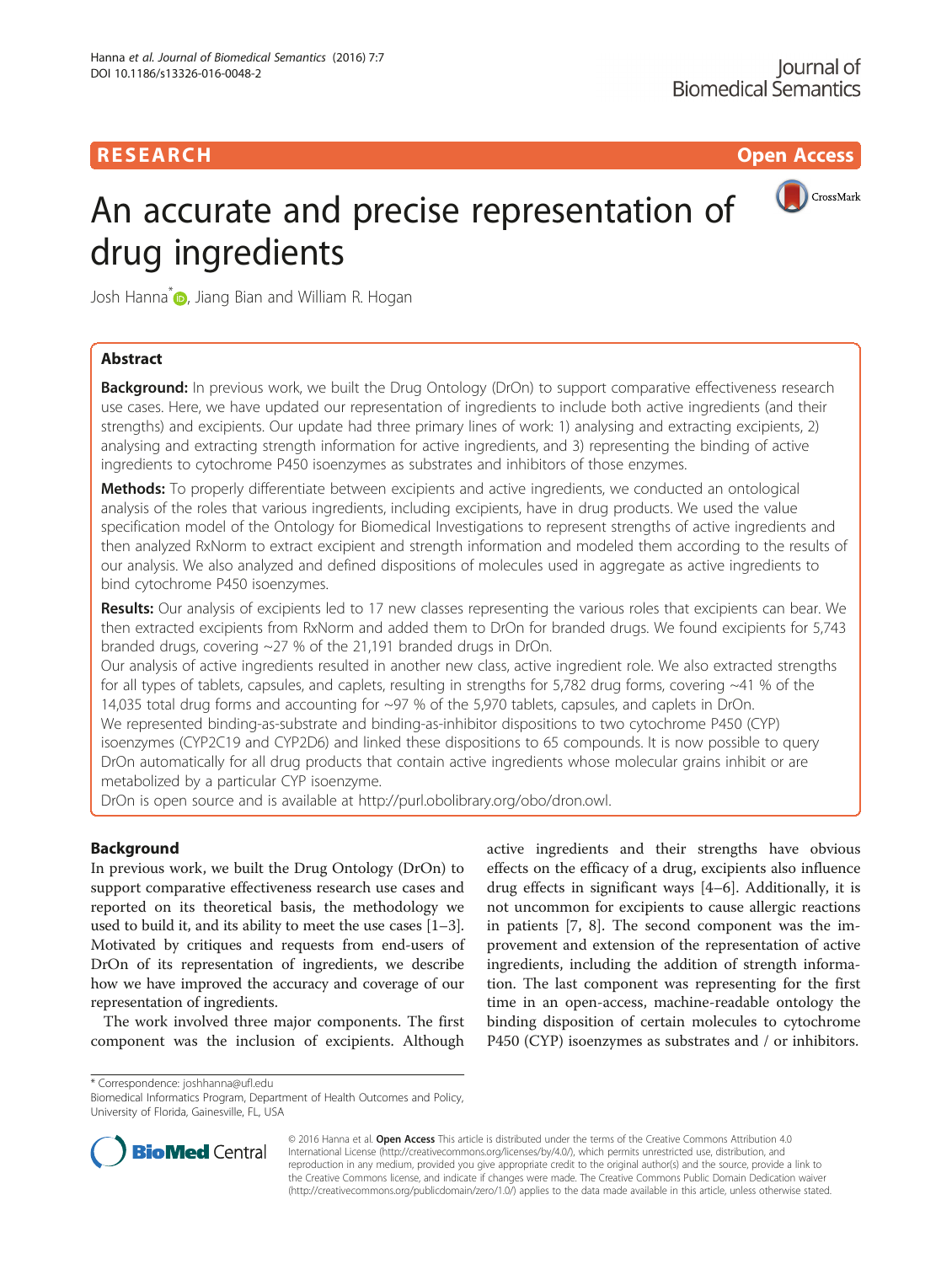# Methods

In Hogan et al. [\[1](#page--1-0)], we differentiated between excipients and active ingredients but did not define or represent their differences explicitly. To do so, we first conducted an ontological analysis of the roles various ingredients have in drug products. We also represented strengths of active ingredients according to the value specification model of the Ontology for Biomedical Investigations (OBI) [\[9\]](#page--1-0). We documented and reviewed our definitions and proposed classes and their axiomatizations on the DrOn wiki page [[10](#page--1-0)]. Once complete, we then analyzed RxNorm [\[11](#page--1-0)] to extract excipient and strength information and modeled them according to the results of our analysis.

# Analysis of excipients and method of extracting them from RxNorm

We reviewed publicly available sources of information about the various roles of excipients and conducted an ontological analysis of them from the realist perspective. Excipients have numerous roles that aid in the manufacture, administration, identification, and preservation of drug products. To represent these roles, we defined the following and included them in DrOn: excipient role, lubricant excipient role, glidant excipient role, antiadherent excipient role, anti-friction excipient role, binding excipient role, coating excipient role, protective coating excipient role, enteric coating excipient role, administration coating excipient role, flavor coating excipient role, lubricant coating excipient role, color excipient role, flavor excipient role, disintegrant excipient role, preservative excipient role, sorbent excipient role, and vehicle excipient role. We present the results of our ontological analysis, including textual and axiomatic definitions of these terms in the Results section.

RxNorm contains excipient information that it obtains from Structured Product Labels (SPLs). SPLs are a digital form of the physical product label that the Food and Drug Administration (FDA) collects from drug manufacturers. RxNorm includes information extracted from SPLs and stores it with a source abbreviation (used to identify the source of the information) of 'MTHSPL'. RxNorm includes a 'has\_inactive\_ingredient' relationship extracted from the SPLs, which we used to identify the excipients for drug products in DrOn. Since DrOn previously only contained information from RxNorm under the source abbreviation 'RXNORM'—which is data collected from the other sources and then normalized—we needed to match the MTHSPL atoms to the appropriate RxNorm concepts and then to the appropriate DrOn entities. It should be noted that the MTHSPL data is denoted source restriction level 0 in RxNorm, meaning it is licensed for creation of derivative open source works.

We also make extensive use of Semantic Clinical Drugs (SCDs) and Semantic Branded Drugs (SBDs) in RxNorm. Each SCD represents a unique combination of active ingredients, their strengths, and dose form. An SBD represents everything that an SCD represents plus information about a drug product's trade name. $<sup>1</sup>$  Both SCDs and SBDs</sup> are the result of RxNorm's normalization process, and thus are assigned concept identifiers (RxCUIs).

Using the April, 2015, release of RxNorm, we:

- (1) Found all the atoms in the RXNREL table that have a source abbreviation of 'MTHSPL' and a relationship type of 'has\_inactive\_ingredient'.
- (2) Mapped both atoms to the appropriate RxNorm concept unique identifier (RxCUI).
- (3) Mapped the RxCUIs to atoms within the RXNCONSO table that have a source abbreviation of 'RXNORM' and a term type of 'IN' (for ingredients) or 'SBD' (for drugs).
- (4) Mapped the RxCUIs to DrOn drug product and ingredient classes that have the same RxCUI annotated on them.

This process gave us a mapping that connected branded drugs in DrOn to various excipient ingredients. Because we used unique identifiers from both DrOn and RxNorm (RxCUIs) to create this mapping, the process was straightforward, and required no manual resolution of ambiguity.

We excluded excipients linked to SCDs in RxNorm because we found that multiple generic and branded products extracted from SPLs were linked to SCDs but not SBDs, resulting in SCDs being linked to all the excipients of many drug products at the same time. For example, 'dimethicone 10 MG/ML Topical Cream' (RxCUI 200010) is associated with 39 different SPL drug products, including many branded drugs like 'Proshield Glove Skin Protectant' (RxAUI 4232431) or 'Better Than Nature Eye Essence' (RxAUI 4660113), for which there does not also exist in RxNorm a SBD. Future work involves representing these products distinctly in DrOn.

# Analysis of active ingredients and extracting their strengths from RxNorm

Although in Hogan et al. [[1\]](#page--1-0), we recognized the active ingredient as being a scattered molecular aggregate as defined and represented in the Ontology of Biomedical Investigations, the Web Ontology Language (OWL) representation of DrOn lagged behind this recognition. Our first major change, then, was to update the OWL representation of active ingredients from, for example:: (has\_proper\_part some ramipril) was updated to (has\_proper\_part some ('scattered molecular aggregate' and ('has granular part' some ramipril))).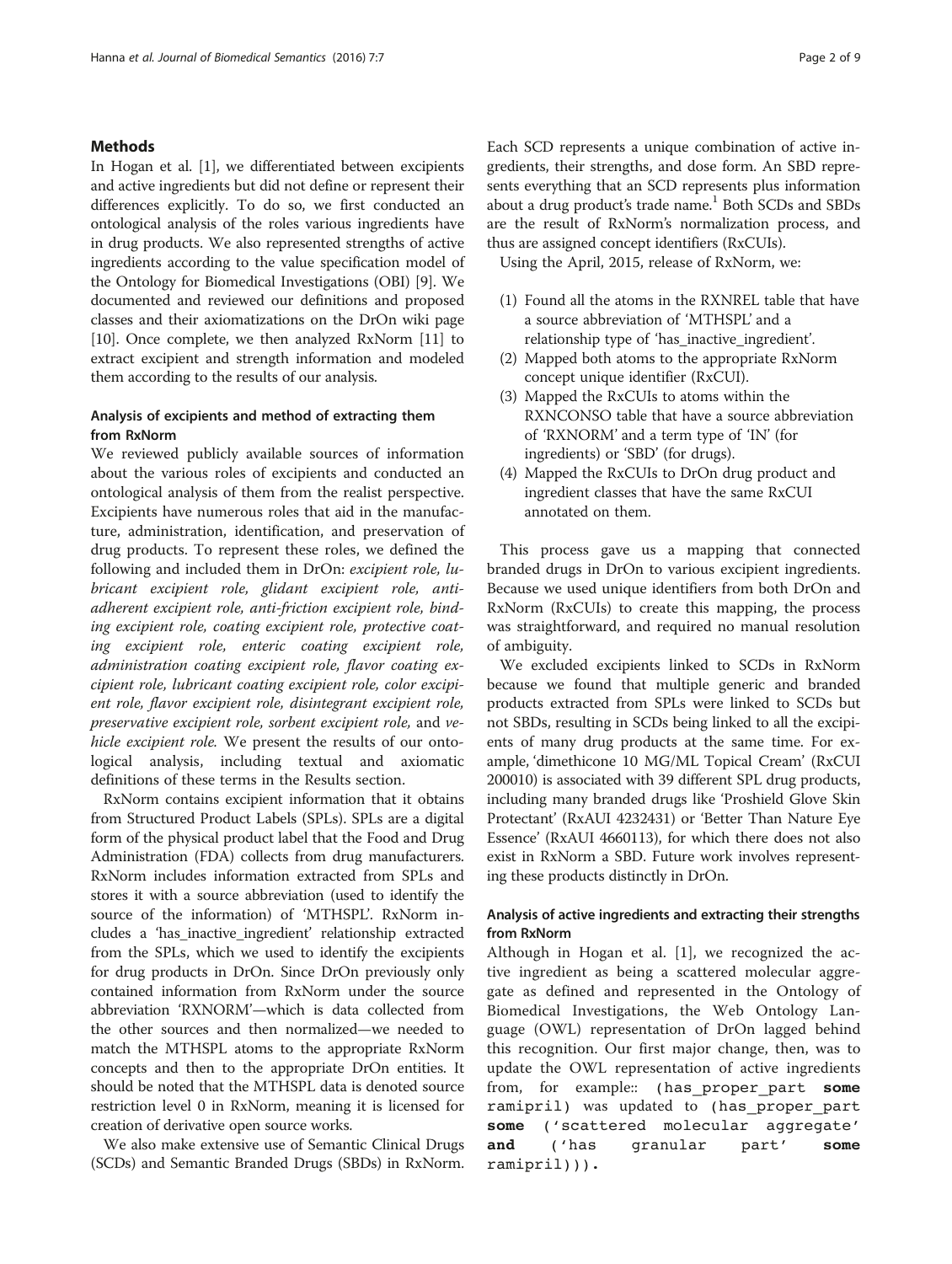The second update was to define 'active ingredient' as a role (see Results) and assert that the scattered molecular aggregate is the bearer of this role:

has proper part some ('scattered molecular aggregate' and ('has granular part' some ramipril) and ('is bearer of' some 'active ingredient role'))

The third update was to begin capturing strength information starting with the most prevalent and easiest case: tablets, capsules, and caplets. DrOn already contains all of the active ingredients found within RxNorm with a source abbreviation of 'RXNORM'. In RxNorm, strengths are related to Semantic Drug Components (SCDCs), which are not represented in DrOn. RxNorm creates one SCDC per unique combination of active ingredient and strength and also relates a drug to its active ingredients via SCDCs with a consists\_of relationship. We therefore carried out the following steps to map the active ingredients of drug products in DrOn to their appropriate strengths. We did this using the April, 2015, version of RxNorm as follows:

- (1) Mapped the clinical drugs within DrOn to RxNorm concepts in the RXNCONSO table with a source abbreviation of 'RXNORM' and a term type of 'SCD' using the annotated RxCUI.
- (2) Mapped the SCDs from the previous step to the appropriate concepts with a source abbreviation of 'RXNORM', a relationship of 'consists\_of', and term type of 'SCDC' using the RXNCONSO and RXNREL tables.
- (3) Mapped the SCDC concepts from the previous step to the appropriate concepts with a source abbreviation of 'RXNORM', a relationship of 'has\_ingredient', and term type of 'IN' using the RXNCONSO and RXNREL tables.
- (4) Mapped the IN concepts to the ingredients within DrOn using its RxCUI.
- (5) Pulled out the strength of the SCDC from the RXNSAT table using the 'RXN\_STRENGTH' attribute name.

This process gave us a mapping between clinical drug, ingredient, and strength that we then used to build the OWL representation as illustrated below.

In DrOn, we place branded drug classes (corresponding to SBDs) as subclasses of classes that represent preparations of specific active ingredients, their strengths, and dose form (corresponding to SCDs). Thus, we only needed create axioms representing strengths at the SCD-equivalent level since these axioms are inherited by classes further down the hierarchy and thus apply to the branded drugs.

## Results

Our work has three key contributions: 1) a realist analysis and resulting ontological representation of drug excipients and the various roles they play, 2) a realist analysis of active ingredients and their strengths, and 3) a realist analysis of cytochrome P450 isoenzyme binding. In the rest of this section, we will describe them in detail.

### Realist analysis of drug excipients

The excipients used in drug products have varied roles. We define an excipient role as a role of a scattered molecular aggregate in aiding the manufacture, prolonging the shelf life, aiding the identification, or ensuring proper administration of a drug product.

Before creating a new term, we surveyed other OBO Foundry resources for existing terms that met our needs. The Chemical Entities of Biological Interest (ChEBI) ontology [[12](#page--1-0)] defines an excipient role as a generally pharmacologically inactive substance that is formulated with the active ingredient of a medication.

This definition would seem to be inline with our usage, but the term seems to be used within ChEBI to apply to individual molecules rather than aggregates, meaning every molecule of magnesium stearate in some drug tablet has its own role to, for instance, decrease the adhesion between the other ingredient molecules and the manufacturing machinery. Although it is true that each molecule has some disposition that, in aggregate, leads to lower adhesion, a single molecule is not sufficient when added to a drug preparation by itself. Its intended usage, and thus its role, can only be realized in the aggregate, and thus we assign the role to the aggregate of all magnesium stearate molecules used in the manufacture of the drug product (not just those molecules remaining).

Furthermore, an excipient role as defined in ChEBI is too general. An excipient is added to a drug product with a specific intent, unless we are to count contaminants. If, in the process of manufacturing a drug product, some minor contaminant makes it into a gel capsule, it is not an excipient. Therefore, assigning the role of exicpient to all things formulated with the active ingredient is too broad.

In addition to a general excipient role, we have identified sixteen specific subtypes of excipients based on specific uses. Figure [1](#page-3-0) shows the various types of excipient roles and the relations between them.

Lubricant excipient role: An excipient role that is realized by a process of drug administration or a process of drug manufacturing and results in either 1) decreased adhesion between drug ingredients and manufacturing equipment or between drug ingredients and some part of an organism; 2) decreased friction between drug ingredients and manufacturing equipment or between drug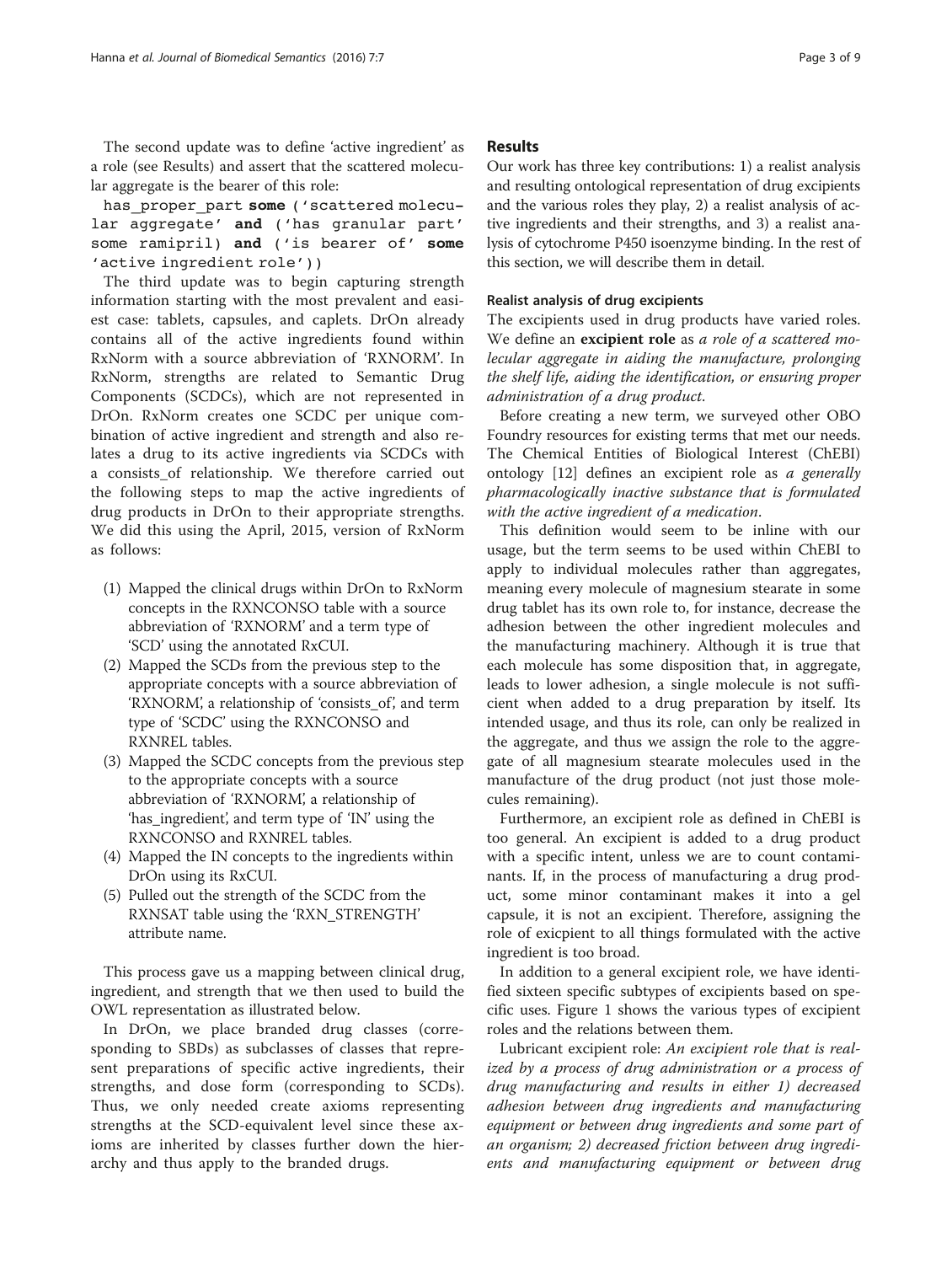<span id="page-3-0"></span>

ingredients and some part of an organism; or 3) decreased cohesion among particles within the drug preparation.

Lubricant excipients are added to drug preparations to prevent ingredients from sticking to themselves (cohesion) and to other things with which they come into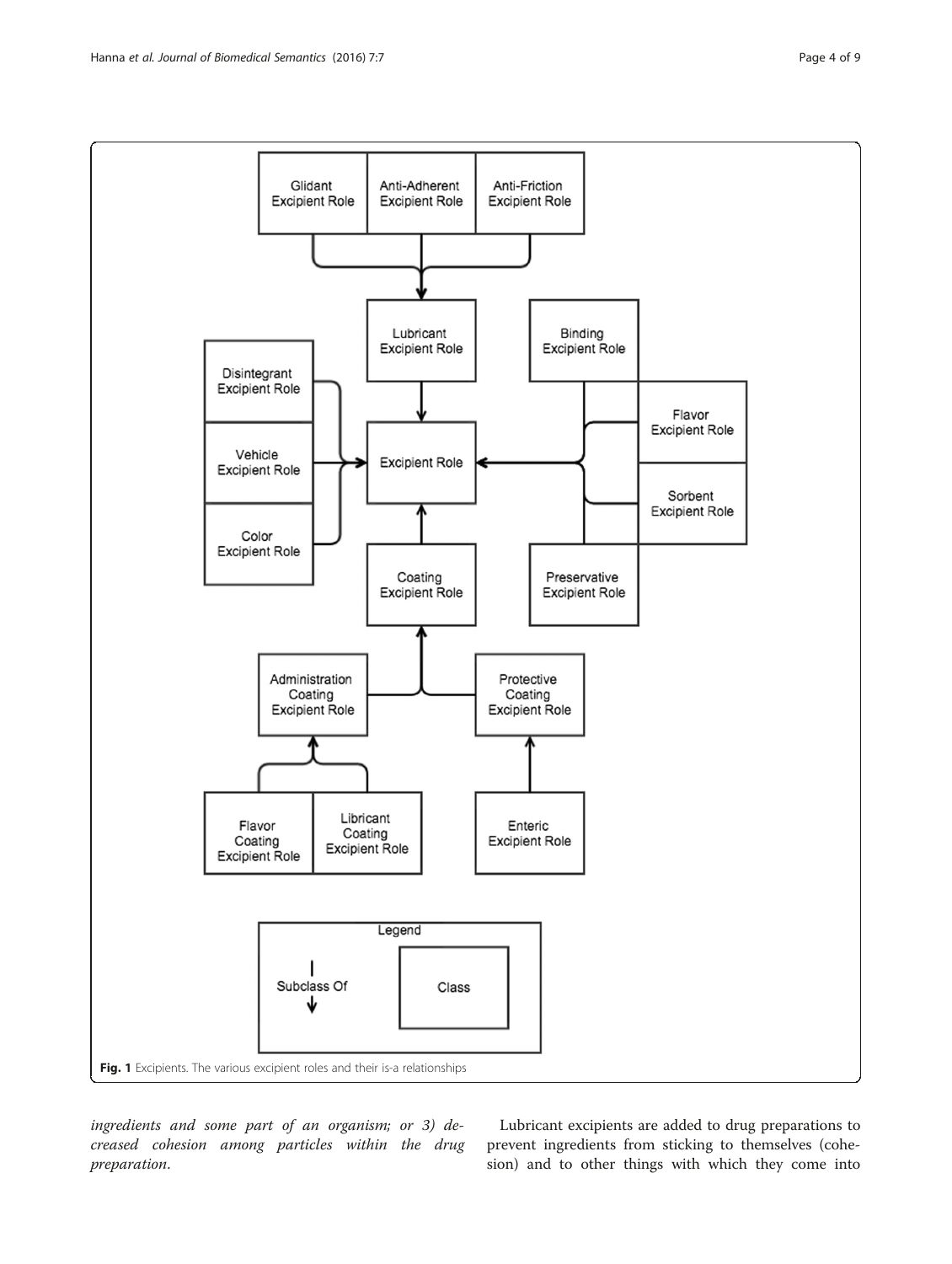contact (adhesion). Common lubricants are minerals like magnesium stearate. There are three major subtypes of lubricants: glidants (glidant excipient role), anti-adherents (anti-adherent excipient role), and anti-friction lubricants (anti-friction excipient role). In defining the three subtypes, we make the distinction between adhesion (which is a steady or firm atachment) and friction (which is the force that provides resistance to relative motion). To see the difference consider a wet piece of paper: it will adhere to a plate of glass, but offer minimal friction to movement along the glass.

Glidant excipient role: A lubricant excipient role that is realized by a process of drug administration or a process of drug manufacturing and results in decreased cohesion or friction among particles within a drug preparation.

A glidant is added to a drug product to reduce cohesion and interparticle friction. Common glidants are talc and magnesium carbonate.

Anti-adherent excipient role: A lubricant excipient role that is realized by a process of drug administration or a process of drug manufacturing and results in decreased adhesion between drug ingredients and manufacturing equipment or between drug ingredients and some part of an organism.

Anti-adherents are added to drug products to decrease the tendency of drug molecules to adhere to manufacturing equipment or some body part such as the throat or esophagus during swallowing.

Anti-friction excipient role: A lubricant excipient that is realized by a process of drug administration or a process of drug manufacturing and results in decreased friction between drug ingredients and manufacturing equipment or between drug ingredients and some part of an organism.

Anti-friction excipients are added to decrease either internal friction (i.e., friction between ingredient particles) or friction between the drug ingredients or product and some other object, such as manufacturing equipment or some body part.

Binding excipient role: An excipient role that is realized by a process of drug manufacturing and results in increased volume or cohesion of the drug product.

Binding excipients are added to drug preparations to 1) bind active ingredients together, and 2) increase the volume of the preparation (which is especially important for formulations with otherwise small volumes). Common binding agents are saccharides (like sucrose) or synthetic compounds like polyethylene glycol.

Coating excipient role: An excipient role borne by an aggregate of molecules on the surface of a solid drug product that is realized by a process of delaying interaction between entities outside the drug product and the other ingredients in the drug product.

Coatings are extremely common excipients, added to protect the drug preparation from destruction or contamination, to ease administration by making it easier to consume, or to improve flavor. There are five major subtypes of coating excipient.

Protective coating excipient role: A coating excipient role that is realized by delaying denaturation, disintegration, or some other method of destruction of a drug preparation including its active ingredients.

A protective coating acts against destruction or contamination of a drug preparation by keeping the other drug ingredients, especially active ingredients, away from potentially reactive substances like oxygen, water, and various forms of electromagnetic radiation (e.g., light).

Enteric coating excipient role: A protective coating excipient role that is realized by a process of delaying release of one or more active ingredients from the drug product until some targeted time or location, typically the small or large intestine, within an organism.

An enteric coating also protects the drug preparation from destruction or contamination, but also is designed to disintegrate on a controlled timeline or in a particular place. For instance, some enteric coatings are designed to withstand the relatively high PH of the stomach, but break down in the relatively low PH of the large intestine, allowing an ingredient that would otherwise be destroyed by or absorbed by the stomach to be absorbed in the intestine.

Administration coating excipient role: A coating excipient role that is realized by facilitating a process of drug administration.

An administration coating is one that somehow improves administration of the drug, by for example making insertion or consumption of the drug easier or masking undesirable flavors.

Flavor coating excipient role: An administration coating excipient role that is realized by a drug manufacturing process that results in the drug product bearing a particular flavor quality.

Flavored coatings make it more palatable to consume a drug product by improving its taste, often by masking the unpleasant taste of the active ingredients.

Lubricant coating excipient role: An administration coating excipient role that is realized by decreased friction between the drug preparation and some part of an organism during drug administration.

A lubricant coating makes it easier to consume or insert a drug product by decreasing the friction or adhesion between the drug preparation and some body part such as the throat or esophagus.

Color excipient role: An excipient role that is realized by a process of drug manufacturing that results in a particular, desired color quality of the drug product.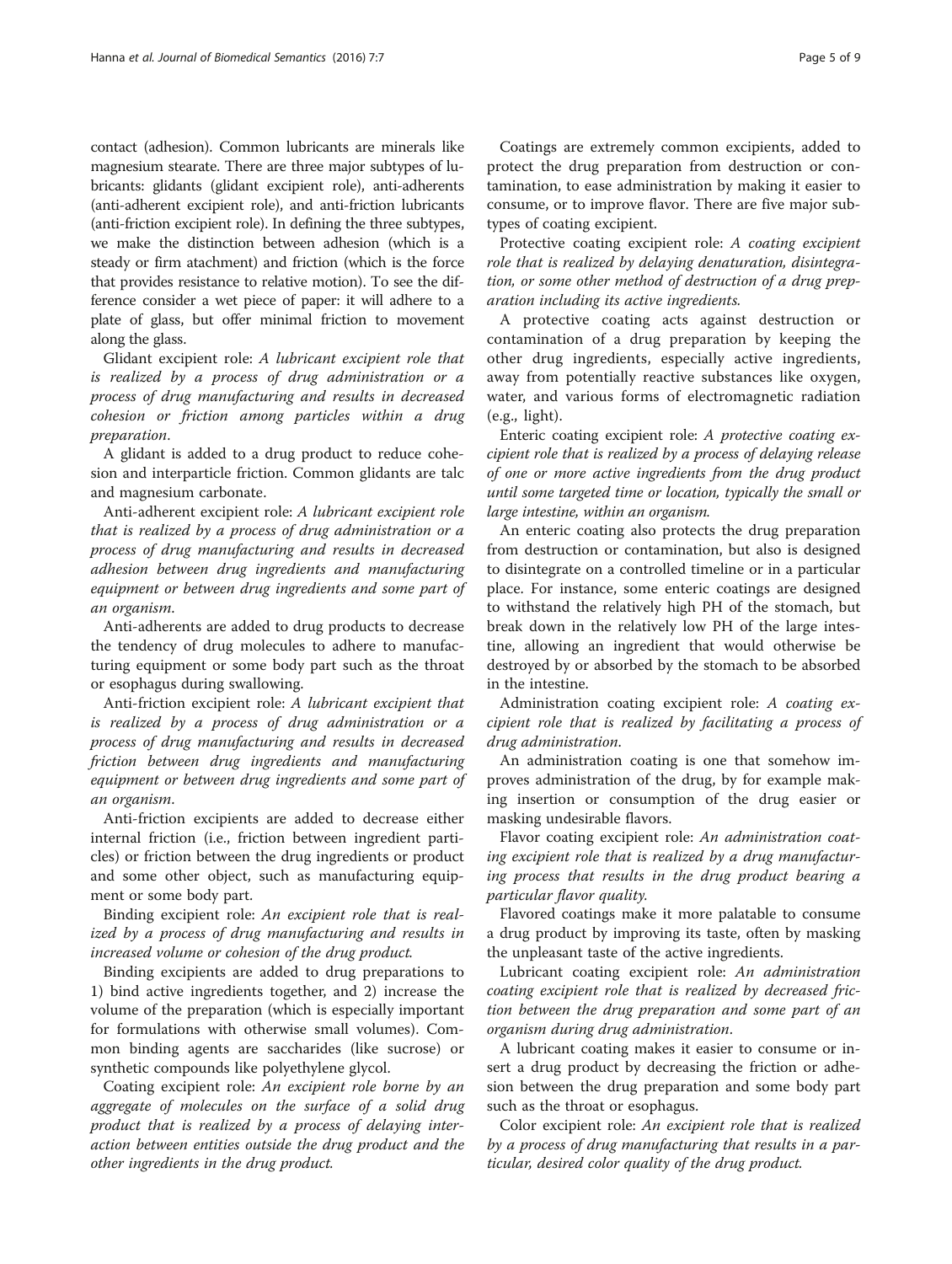Colored excipients are added to a drug preparation to make various kinds of drugs more easily identifiable by sight to decrease the possibility of using the wrong dosage or wrong drug product altogether.

Flavor excipient role: An excipient role that is realized by a process of drug manufacturing that results in the drug product bearing a particular flavor quality.

Like a flavored coating, a flavored excipient is added to the drug preparation to make it more palatable. This is especially important for drug products targeted towards children to make administration easier.

Disintegrant excipient role: An excipient role that is realized by a process of drug administration followed by the drug product breaking apart.

A disintegrant is added to a drug preparation to cause it to break apart whenever it is introduced to moisture. A disintegrant can improve administration (such as oral medications that dissolve in the mouth) or improve uptake of active ingredients for example, in the intestine.

Preservative excipient role: An excipient role that is realized by increasing the duration of time that a drug product is effective or by inhibiting contamination of the drug product with a microorganism.

Preservatives are added to a drug preparation to increase the lifetime of the drug preparation. Examples include antioxidants such as ascorbic acid that prevent oxidation-reduction reactions that change active ingredients into inactive compounds and methyl paraben which is an antimicrobial preservative.

Sorbent excipient role: An excipient role that is realized by its bearer binding with water in the environment to prevent water binding with other ingredients in the drug product.

Sorbents are added to protect the drug preparation from destruction or disintegration by water. A common example is a desiccant, which is a sorbent that prevents absorption of water into the drug product.

Vehicle excipient role: An excipient role that is realized by a completed process of the active ingredient reaching its intended destination during drug administration.

Generally, vehicles are the media in which the active ingredient is dispersed to facilitate the active ingredient reaching its intended target tissue. For example, active ingredients that exist in solid form such as a powder cannot be directly injected intravenously without causing damage to veins or becoming emboli that cause damage to the lungs. Thus they are dissolved in solution for safe and proper administration. Other examples of vehicles include creams, ointments, lotions, gels, and solvents for ophthalmic, otic, and oral solutions.

Having reviewed and defined the major subtypes of excipients, we next illustrate how we represent molecular aggregates and their excipient roles in the DrOn OWL files. Consider a drug tablet that contains povidone and

pregelatinized starch as excipients. We axiomatize this tablet as follows:

tablet and (has proper part some ('scattered molecular aggregate' and

(has\_granular\_part some povidone) and

(bearer of some 'binding excipient role'))) and

(has proper part some ('portion of pregelatinized starch' and

(bearer\_of some 'binding excipient role')))

Our extraction of excipient information from RxNorm resulted in the representation of excipients for 5,743 branded drugs, covering  $\sim$ 27 % of the 21,191 total number found in DrOn. There are a total of 35,455 different drug product–excipient relationships. By comparison, there are 22,845 relationships between drug products and active ingredients. The main reasons there are fewer relationships between drugs and active ingredients than there are between drugs and excipients is that there are fewer active ingredients and that active ingredients are specified at a higher level in the taxonomy of drugs. Active ingredients are defined at the level of clinical drug form (for example, furosemide oral tablet) whereas excipients exist at the level of branded drug (more specific than clinical drug form), because each brand of a drug product such as furosemide 20 mg oral tablet typically contains a different set of excipients.

# Realist analysis of active ingredients

Although DrOn has always included active ingredients, we have updated the representation to more accurately reflect reality and to allow us to add strengths to drug products. To do so, it was necessary to represent active ingredient role, which we define as a role borne by an aggregate of molecules that is a proper part of a drug product and that is realized by (1) administration of the drug to an organism followed by (2) some change in the structure or functioning of some part of the organism or its endosymbiotic organisms.

This definition meets several criteria we identified during our analysis of active ingredients. First, it is a realizable entity. Note that an active ingredient does nothing until and unless the drug product is appropriately administered. Second, it is a role rather than a disposition (or, more specifically, a function). Some ingredients can serve as either an excipient or an active ingredient depending on the specific drug product. For example, calcium carbonate is an active ingredient in certain antacid tablets, but an excipient in other products. Furthermore, calcium carbonate neither evolved nor was designed to neutralize acids (a key criterion of functions per BFO). Of course, there is some disposition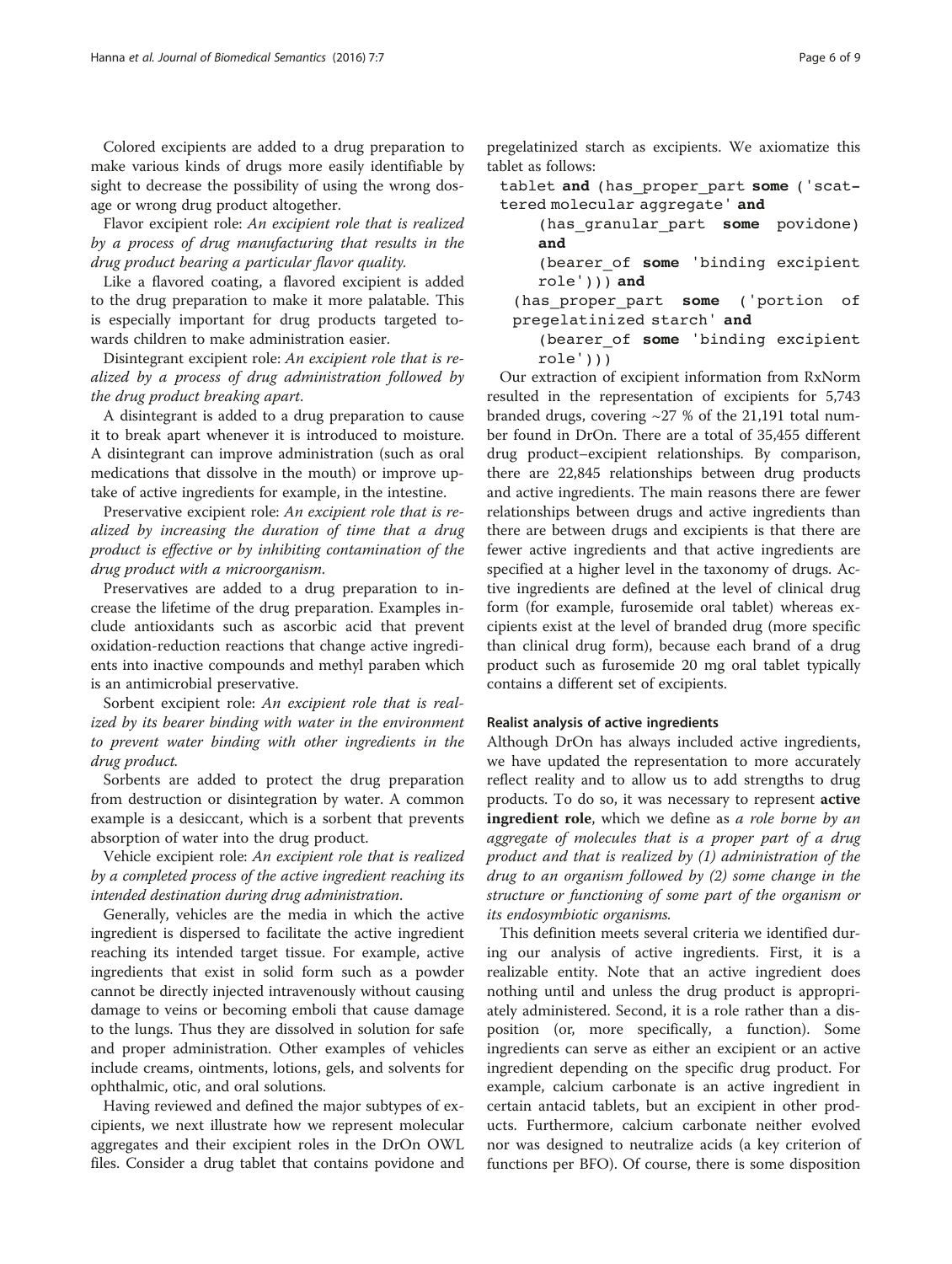at the molecular level that the realization of the active ingredient role depends on; in the case of calcium carbonate, its physical makeup causes it to react with strong acids, releasing carbon dioxide. But this disposition inheres in each individual molecule of calcium carbonate whereas the active ingredient role inheres in the entire aggregate in the tablet: clinically signficant acid neutralization occurs only with the aggregate delivered via the tablet.

We represent the *active ingredient role* in OWL in a manner similar to how we represent the excipient role. We represent a drug tablet that has acetaminophen as an active ingredient with a strength of 325 MG as the following:

tablet and (has proper part some ('scattered molecular aggregate' and

(has granular part some acetaminphen) and

(bearer of some 'active ingredient role') and

```
(bearer of some (mass and
```
(has specified value '325') and

(has measurement unit value milligram)))))

We added strengths to 5,782 clinical drugs, covering  $~41$  % of the 14,035 total number, and accounting for ~97 % of the 5,970 tablets, capsules, and caplets in DrOn. Representing strengths for drug products in other dose forms (e.g., injectable solutions, creams, lotions, etc.) is future work.

# Realist analysis of cytochrome P450 isoenzyme binding

When a particular molecule binds to one of the isoenzymes in the cytochrome P450 (CYP) family, it does so as substrate, inhibitor, or both. Induction of CYP isoenzymes does not involve binding to individual enzyme molecules themselves, but rather it involves increasing transcription of CYP isoenzyme genes so that more individual enzymes come into existence. We could not find in the literature any case where molecular binding of a small molecule to a CYP isoenzyme induced or facilitated the activity of the isoenzyme.

We therefore represent binding of a small molecule to a CYP isoenzyme as a disposition of the molecule. It is not a function because the small molecule neither evolved nor was designed to have this binding effect. It is not a role because the tendency to bind is internal to the physical structure of the molecule itself. Nothing external or socially-designated causes the binding tendency to exist (note: we are loosly using the word 'tendency' here to equate to what BFO calls 'realizable entity').

We subdivide the binding disposition based on whether its realization results in transformation of the molecule into another type of molecule (that is, metabolism of the molecule into something else) versus whether its realization causes inhibition of the isoenzyme in metabolizing other small molecules. We note that many types of molecules used as active ingredient drugs have both substrate and inhibitory dispositions (for example, esomeprazine is both an inhibitor and substrate of CYP2C19).

To represent enzyme binding, we identified an enzyme binding class in the Gene Ontology (GO) and imported it into DrOn via the Minimum Information to Reference an External Ontology Term (MIREOT) methodology [[13\]](#page--1-0). Its definition is the following: *interacting selectively* and non-covalently with any enzyme. For completeness, we also import protein binding and binding, the parent and grandparent of enzyme binding, respectively, into DrOn.

For binding to the active site of an enzyme, we were unable to identify a candidate term from any other realist ontology. Thus, we created the term enzyme active site binding disposition, which we defined as a disposition borne by some molecular entity that is realized by binding to some enzyme and being destroyed in a process that realizes some function of said enzyme. Similarly, we could not find and therefore created the term functioninhibiting enzyme-binding disposition, and defined it as a disposition borne by some molecular entity that is realized by 1) binding to some enzyme and 2) subsequent inability of the active site of the enzyme to bind its substrate(s).

We represented substrate and inhibitory binding dispositions for CYP2C19 and CYP2D6, because these are the major two isoenzymes targeted by the personalized medicine program at the University of Florida [\[14](#page--1-0), [15](#page--1-0)]. We represented these in OWL by adding axioms as follows, using CYP2C19 inhibitory disposition as an example, to the molecular entities for which they are applicable:

subclassOf (bearer of some functioninhibiting CYP2C19 binding disposition)

In total, we added CYP2C19 and CYP2D6 binding dispositions to 65 molecules, with some of them being the bearer of both an inhibitory and substrate definition (Table 1). Our source of data for the types of molecules that bear the particular types of binding dispositions was

**Table 1** Number of CYP binding dispositions of various types in DrOn. The total number of molecular entities is 65; many have more than one disposition

|         | Substrate | Inhibitory |
|---------|-----------|------------|
| CYP2C19 | 26        | 16         |
| CYP2D6  | 45        | 36         |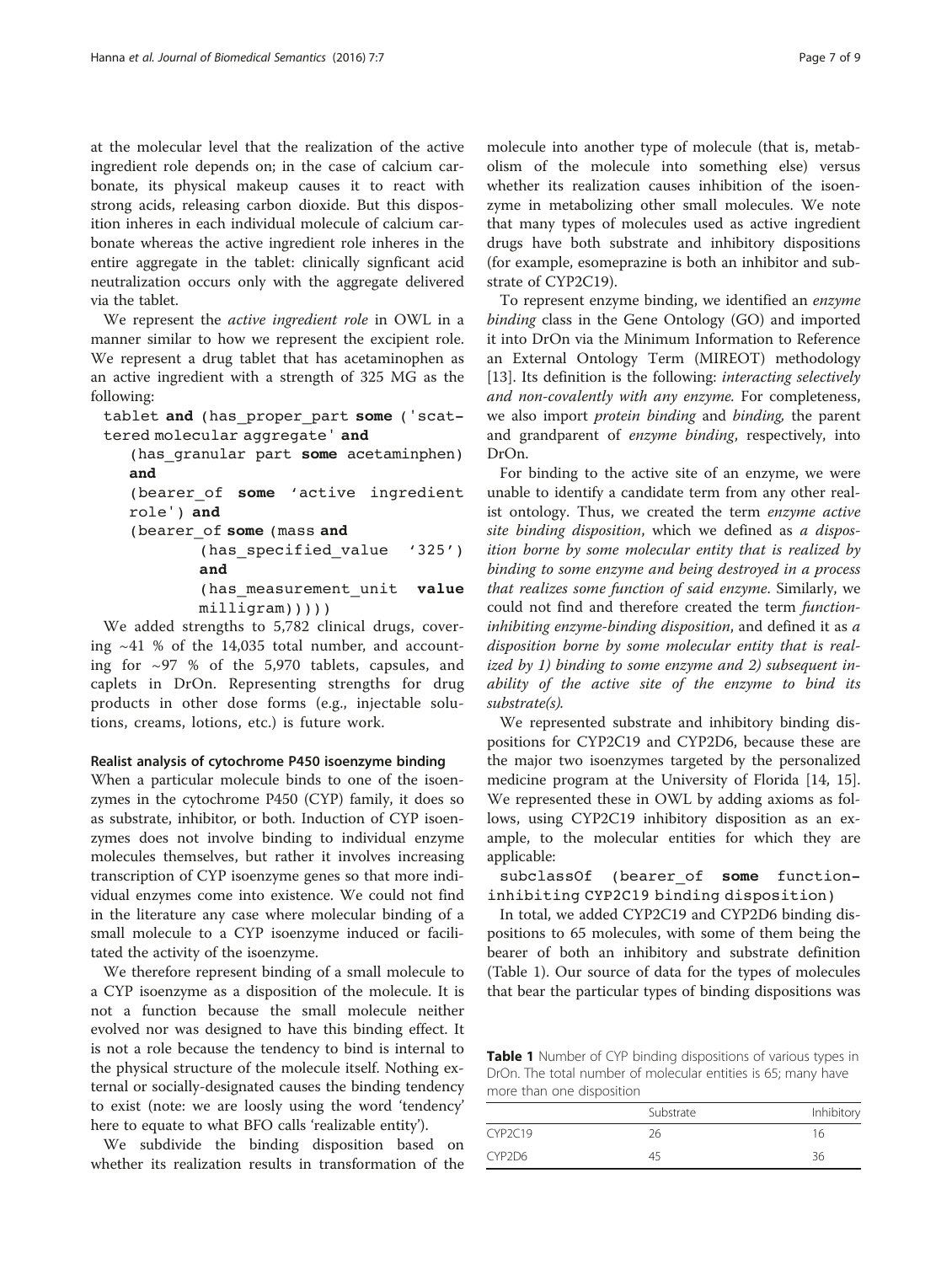the P450 drug interaction table of the Indiana University School of Medicine [\[16](#page--1-0)].

### **Discussion**

We have significantly updated and improved the representation of ingredients in the Drug Ontology. In the process, we have defined a number of key terms in DrOn including 'active ingredient role', 'excipient role', terms for numerous subtypes of excipient, and various terms for cytochrome P450 substrate and inhibitory binding. This representation enables automated algorithms to distinguish active ingredients from excipients in drug products, as well as determine the strength of drug products that are capsules, tablets, and caplets. Given that excipients have important clinical consequences, including hypersensitivity reactions, their inclusion could help improve research on drug products, pharmacogenomics, and clinical decision support.

A key use of DrOn is in the improvement and standardization of knowledge of drug-drug interactions (DDIs) [[17\]](#page--1-0). This work requires accurate representations of active ingredients with strengths and excipients since they impact the potential for, likelihood, and severity of interactions. Our work on CYP isoenzymes further enables query of DrOn for all drug products that contain an ingredient whose molecular grains bind particular CYP isoenzymes. A researcher could use these representations, for example, to identify all patients who are taking one drug that inhibits a given isoenzyme and another drug that is metabolized by it, and thus is at risk for adverse effects of the latter drug (that is, the inhibition caused by the first drug will reduce the metabollism of the second drug, leading to increased levels and thus increased risk of toxicity).

Other work seeks to infer DDIs based on common properties including the structure of compounds [\[18](#page--1-0)]. Specifically, if some but not all compounds with a given property or structure  $X$  are asserted to have a DDI with some compound Y, then this method identifies the remaining compounds with  $X$  as candidates for also having a DDI with Y. As DrOn is increasingly used for DDI representation, it will be interesting future work to compare this method applied to DrOn-based DDI representations vs. other artifacts.

For DrOn's representation of strengths, we were able to reuse the value specification of the Ontology of Biomedical Investigations as well as its object and datatype properties. We used the MIREOT Protégé plugin we developed [[13\]](#page--1-0) to include these properties as well as the units of measure required.

While adding excipients, we discovered that there was a significant sparsity of branded drugs in RxNorm with excipient information. The reason is likely that RxNorm began incorporating SPLs, the current source of excipient

information, only recently in 2012. Additionally, RxNorm has mapped many drugs with FDA SPLs to Semantic Clinical Drugs only. For example, 'dimethicone 10 MG/ML Topical Cream' (RxCUI 200010) is associated with 39 different SPL drug products, including many branded drugs like 'Proshield Glove Skin Protectant' (RxAUI 4232431) or 'Better Than Nature Eye Essence' (RxAUI 4660113). This SCD has around 170 different excipients associated with it. Another example is 'Dextromethorphan Hydrobromide 2 MG/ML / Guaifenesin 20 MG/ML Oral Suspension' (RxCUI 1605844), which is associated with 'Tussin Cough and Chest Congestion DM Adult' (RxAUI 6836489). The excipients linked to these Semantic Clinical Drugs appear to be a superset of all the excipients of the SPL-derived drug products that RxNorm links to the SCD. Because RxNorm does not represent generic drug products, the excipients of all generic products also appear to be linked to the SCD. Of course, these observations are likely related. Further analysis is required.

In the process of defining the active ingredient role, we added the capability to represent pharmaceutical strength. We began with tablets, capsules, and caplets because they represent the total quantity of active ingredient, which is simpler to represent than concentrations. For other dose forms, RxNorm specifies the quantity of active ingredient per unit of drug product (e.g., per milliliter of solution, per gram of ointment) and the total quantity of drug product (e.g., 5 mL vial, 25 g tube of ointment) is not always available from which the total mass of active ingredients could be derived.

#### Future Work

We have three primary directions for future work. First, we intend to increase coverage of excipients and strengths of active ingredients. Our strength coverage for the dose forms we used in this analysis is sufficiently high, but we still need to work out the representation and then extract strength information for other dose forms, which are expressed as relative vs. total quantity of active ingredient. Additionally, we intend to tease out the excipients that are currently mapped to SCDs in RxNorm, which requires further analysis.

Second, we intend to represent the induction of CYP isoenzymes by particular active ingredients in drug products. The inductive effect is indirect through an increased rate of genetic transcription that creates additional copies of CYP isoenzymes, rather than through mere binding to the isoenzyme. It is therefore somewhat more complex to represent. It is also likely an aggregate effect as opposed a property of any individual molecule (although dispositions of the molecules are certainly involved along the way).

Third, we intend to represent therapeutic indications of drug products. We currently posit that a therapeutic indication is a function borne by a drug product that is